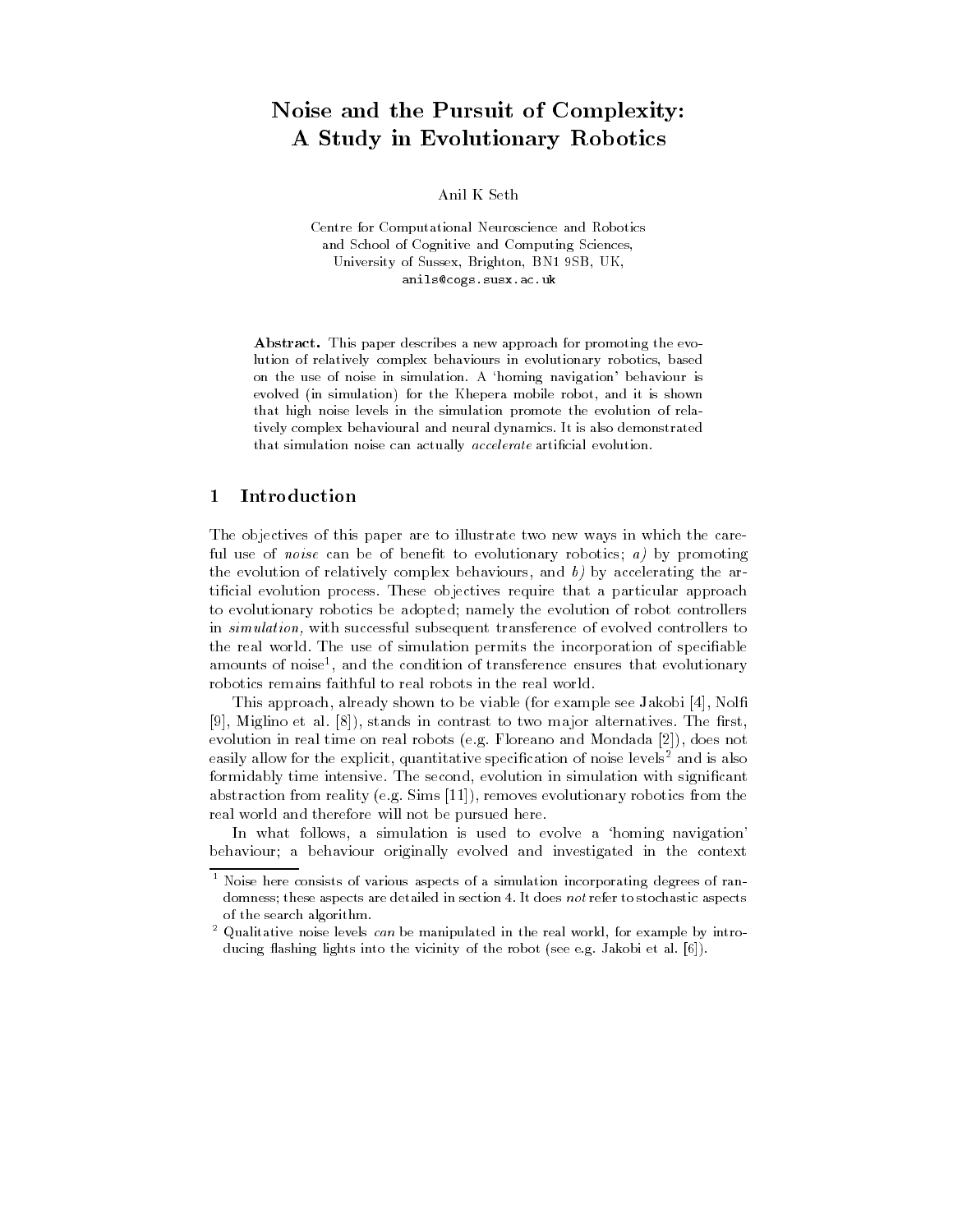of real-world evolution by Floreano and Mondada [2]. It is demonstrated that large amounts of simulation noise promote the evolution of robots with relatively complex behaviours and neural dynamics compared to those evolved in simulations with low noise levels It is also demonstrated that high noise levels can accelerate the evolutionary process

The rest of this paper is organised as follows: section 2 discusses the role of noise in simulation, and introduces some new perspectives. Sections 3 and 4 describe the experiments undertaken- briey introducing the original realworld study by Floreano and Mondada, and then describing the simulation replication in detail. Section 5 presents some results, which are then discussed in section 6.

#### $\overline{2}$ Noisy simulations

In contrast to the potential roles of noise outlined in section 1, evolutionary robotics has, to date, concentrated on the discovery that noise in simulation can help bridge the 'reality gap'. Controllers evolved in simulations with appropriate noise levels transfer to real robots and real situations (see e.g. Jakobi  $[5]$ , Miglino et al. et al. et al. et al. et al. et al. et al. et al. et al. et al. et al. et al. et al. et al. e

Jakobi  $([5], [4])$  has formalised the use of noise for facilitating transference by distinguishing between base set features (those aspects of an agent-environment system that may come to play a part in the eventual behaviour) and  $imple$ mentation features those aspects which are either simulation artefacts or not relevant to the behaviour, or just real-world aspects that are difficult to model). The idea is then that the base-set features should be modelled noisily, so they that they will transfer to the real world, (this being base set 'robustness'), and that the implementation aspects should be made very unreliable, so that evolution cannot come to incorporate them in *any* viable controller, (this being base set 'exclusivity').

The use of this approach, with its integral role for noise, thus also permits the assessment of the effects of noise on the complexity of the evolved behaviour, and on the speed of evolution. Both these ideas are new to evolutionary robotics, but the former builds on previous work (Seth, [10]), in which noise is shown to promote the evolution of strategies of increasing complexity in co-evolving Iterated Prisoner's Dilemma ecologies. In these studies, the 'evolved complexity is reflected in the strategies deployed by the agents, which in turn is reflected in the lengths of variable length genotypes This paper is concerned with exploring the same effect in an evolutionary robotics context.

#### $\bf{3}$ A 'homing navigation' experiment

The context for this study is drawn from an experiment by Floreano and Mon dada 1996 [2]. Their work is briefly described below.

They demonstrate the real-world evolution of a 'homing-navigation' behaviour, using a Khepera robot [7]. This robot is equipped with an extra 'floor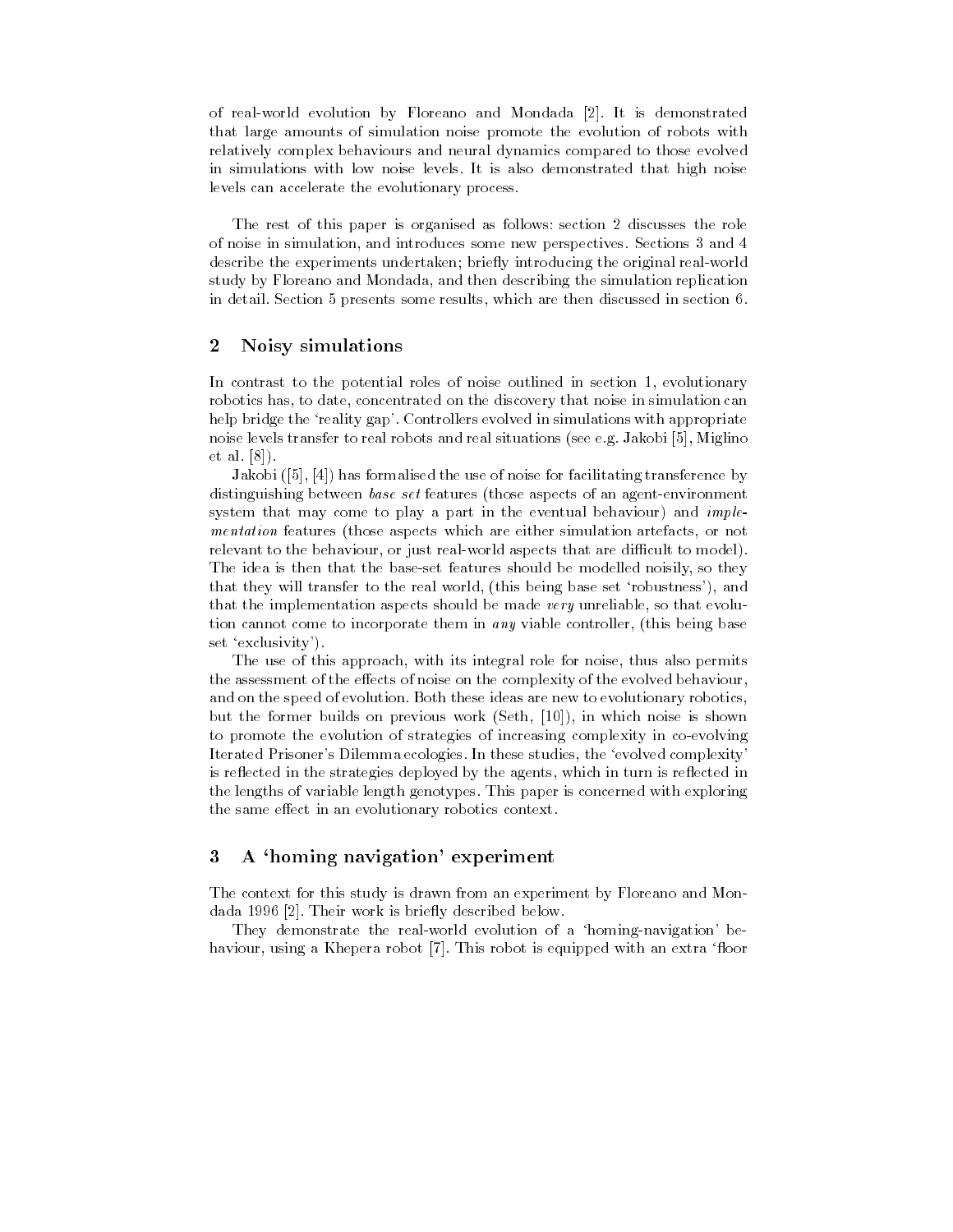sensor in addition to the usual array of infrared proximity and ambient light level) sensors. The environment for the experiment was a  $40cm$  by  $45cm$  walled arena, situated in a dark room, but with a small light tower placed in one corner. This corner (denoted the 'charging area') also had black paint on the floor out to a radius of the other with a radial contract white  $\mathcal{C}$ 

Ine robot had a simulated battery of 50 actions -, after which it would die . However, if it happened to pass over the charging area during its life, the battery would be instantaneously recharged and the robot could carry on for another actions (up to an arbitrary maximum of  $150$ ).

The sensor arrangement of the robot and the (fixed) architecture of the neural net controller is shown in g and the corresponding to the corresponding to the corresponding to the corresponding to the corresponding to the corresponding to the corresponding to the corresponding to the corresponding to sensors,  $2$  input units for the ambient light sensors  $2$  and  $6$  (on the front and rear of the robot body), and one input unit each for the floor sensor and battery level. These inputs were fed through to a  $5$  unit internally recurrent hidden layer, which was in turn connected to a two unit motor output layer, which then set the wheel speeds. Sigmoid activation functions were employed at all layers except the input layer, which linearly scaled the sensory inputs to range from  $-0.5$  to  $+0.5.$ 



Fig. 1. Network architecture and sensor layout. For clarity, not all network connections are shown. All input units are connected to all hidden units, and all hidden units are connected to themselves and to every other hidden unit, as well as to both motors. The central -oor sensor is located beneath the robot base

The fitness function used by Floreano and Mondada was very simple, calculated incrementally at every step (except when the robot was directly over the charging area, where no score was awarded), and maximised by high speed and low IR input (V is the scaled average wheel speed (taken as a vector), and i the scaled activation value of the IR sensor with the highest value):

$$
\theta = V(1 - i), \qquad 0 \le V \le 1, \quad 0 \le i \le 1
$$

Each action corresponded to one update of the controlling neural network with updates taking place about every 300ms.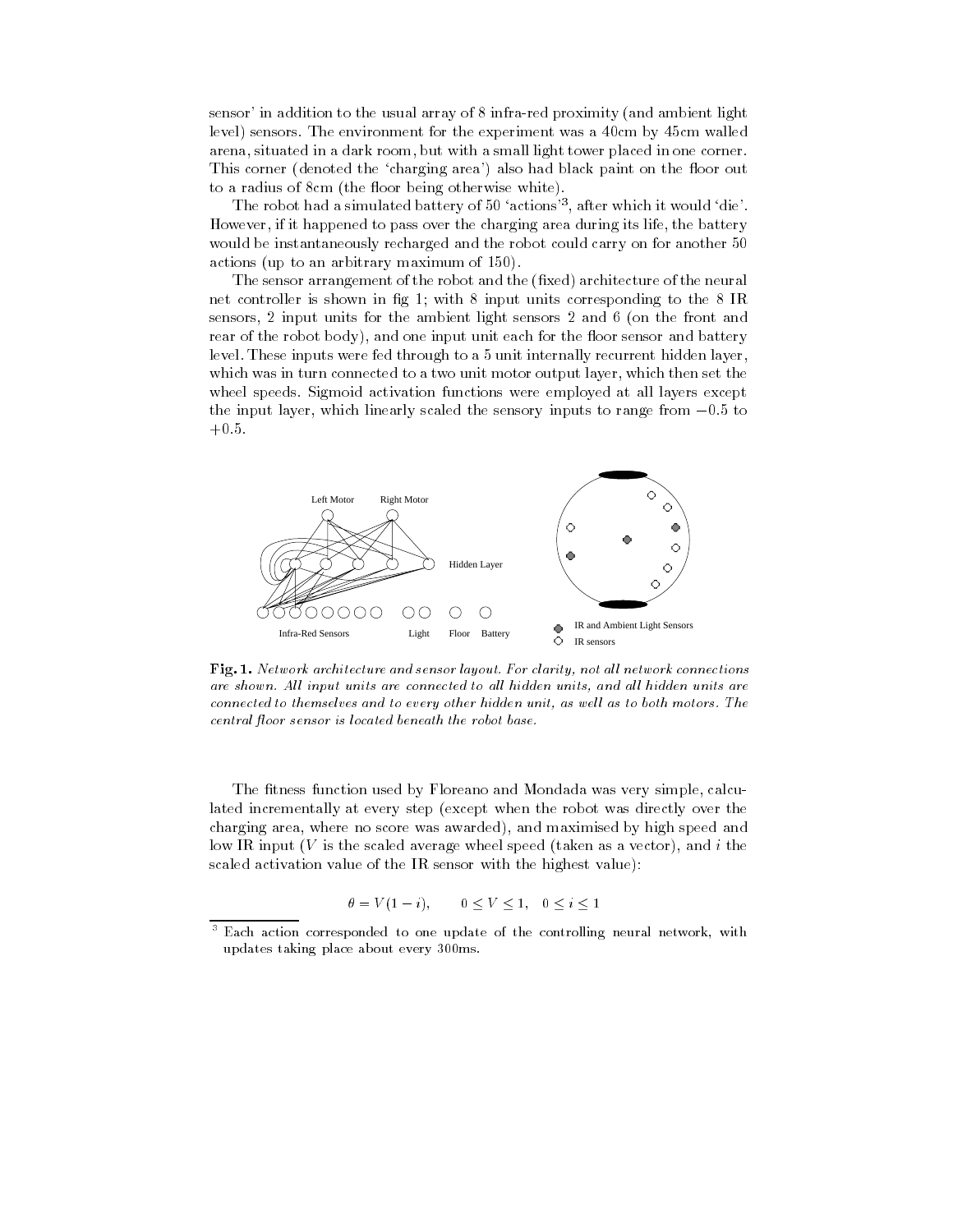There is nothing in this fitness function that explicitly specifies periodic return to the charging area but robots that come to adopt this strategy will tend to live longer and thus accrue higher fitness than those that do not.

Floreano and Mondada performed artificial evolution in the real world, downloading candidate controllers onto real Khepera robots for each evaluation and using a simple tournament GA to evolve the weights and thresholds of the network (which were then fixed for the duration of each individual). Over the course of ten days  $(200)$  generations) fit individuals evolved. These individuals typically explored their environment at high speed returning to the charging area at periodic intervals, usually just in time to avoid running out of battery power. This work of Floreano and Mondada is therefore an impressive demonstration of real-world evolutionary robotics, and also provides convincing support for their primary thesis that simple fitness functions can be used to evolve relatively complex behaviours

The thrust of the present work is different. A simulation of the Khepera robot, controller, and environment, supports the evolution of a similar 'homingnavigation' behaviour to that described above. The present hypothesis, however, is that the amount of noise present in the simulation strongly influences the complexity of the behaviours (and underlying neural dynamics) that evolve. It is also illustrated that noise can accelerate the articial evolution process A subsidiary motivation is to provide a further example (in addition to e.g. Jakobi and Miglino et al  $\mathcal{M}$  and world evolution can be reduced by reduced by reduced by reduced by reduced by reduced by reduced by reduced by reduced by reduced by reduced by reduced by reduced by reduced by reduced by re to very short periods of simulated evolution, without the sacrifice of real-world efficacy.

#### The simulation  $\overline{\mathbf{4}}$

In order for the evolved behaviours to work in the real world, and to permit the incorporation of quantitatively specifiable amounts of noise, Jakobi's 'minimal simulation' methodology was followed [4]. Three important 'base set' aspects of the experiment were identified:

- $-$  the way in which the IR sensors respond, which depends on the orientation of the robot and the distance of the robot from a wall at a given angle or a corner of a given shape
- $-$  the way in which the ambient light sensors respond to a distant light source, which depends on the orientation of the robot, and the angle of the robot to the light
- $-$  the way in which the robot's position and orientation changes, which depend on the wheel speeds

In order to simulate these factors, three look-up tables were employed (adapted from  $[4]$ ). One held the values that IR sensors would (roughly) hold if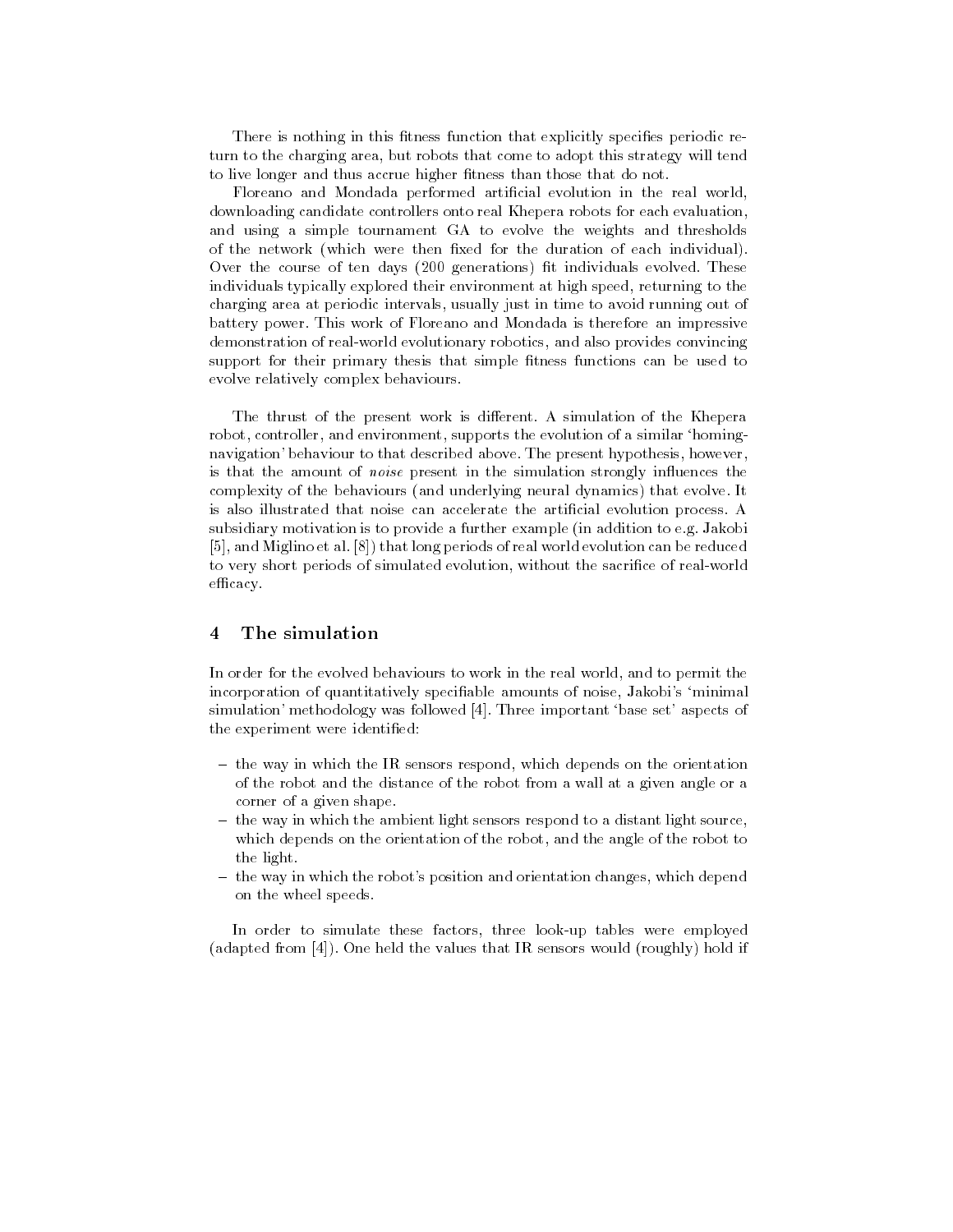the robot were to be positioned at  $10 \text{cm}$  from an infinitely long flat wall. This table consisted of values for all IR sensors for each of 
robot orientations  $f_{\rm eff}$  to  $f_{\rm eff}$  to  $f_{\rm eff}$  actual values of the IR sensors given walls given walls given walls given walls given walls given walls given walls given walls given walls given walls given walls given walls given walls at different distances and orientations, and for robot orientations greater than 90 degrees, the values in this table were appropriately scaled (linear scaling between 0 and 1023). If the robot happened to be in a corner, two sets of IR sensor readings were calculated, one for each of the walls involved. The maximum value for each sensor was then taken to form a composite reading. The second lookup table simply held the angles of the sensors with respect to the centre line through the robot body. The angle of each sensor to the light source could then be calculated as a function of an angle from this table, the orientation of the robot, and the angle of the robot to the light. It was then a simple matter to calculate whether or or not this angle (of sensor to light) fell within the angle of acceptance of the sensor

The third look up table simply held values for the changes in the  $x$  and  $y$ coordinates of the robot, if it were travelling with a given speed in each of 36 different orientations. This could then be linearly scaled according to the actual speed of the robot

The other important aspect of the simulation was, of course, that a lot of noise was employed, both during each trial and between trials (each individual was evaluated over the replacate trials in the GA Intra-above trials have applied. to the IR, light, and floor sensor values, also the robot position, orientation, and rate of orientation change during turning, and finally the position of the robot after impact with a wall. In the last case, these collisions were modelled by just randomly repositioning the robot within about  $2\text{-}3$ cm of the wall, with a large orientation and speed change also randomly determined Inter-trial noise was applied to the angle of acceptance of the light sensors, the arena dimensions (including charging zone radius), and also the actual levels of IR, background IR and ambient light noise

In terms of Jakobi's 'minimal simulation' methodology discussed in Section 2, the intra-trial noise was designed to deliver base set robustness, and the intertrial noise was for ensuring base set exclusivity Thus the simulation would be expected to deliver transferable controllers For the purpose of investigating the complexity of the evolved behaviours and neural dynamics and the speed of evolution, with the military with the contragence of and military with the both interest and intra-trial noise, and another with zero inter-trial and very low intra-trial noise. The actual levels used are given in Appendix 1.

The experiment proceeded by using a distributed GA with a population of 100, to evolve the weights and thresholds for the controlling network as shown in fig 1. These weights and thresholds were specified as unbounded floating point numbers on a 102 allele genotype, with mutation and crossover being the only genetic operators employed

 $^\circ$  Crossover probability was set at 0.95, with a 0.03 probability of point mutation per allele a point mutation altered the value of the allele by a random value within the range - - initialise were formation with the range - - in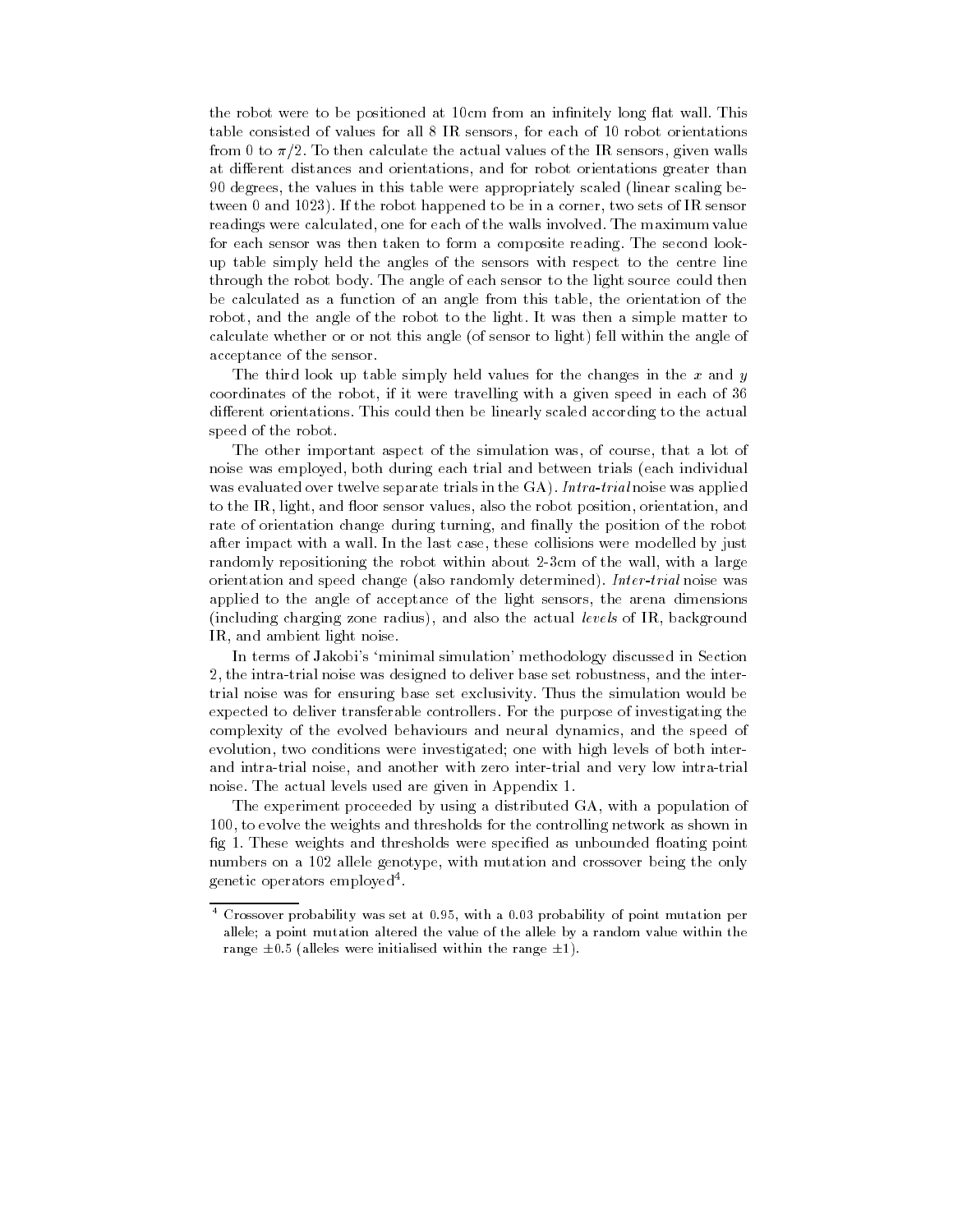## 5 Simulation results

#### 5.1 Basic performance and transference

Many evolutionary runs were performed, in both high noise and low noise conditions With high noise levels in the simulation evolutionary runs of about 100 generations always produced very fit individuals. These runs took about 1 hour on a single user Sun SparcUltra (143MHz) workstation, orders of magnitude faster than the real world evolution reported in [2]. Equally fit individuals evolved with low noise levels although not nearly as rapidly as with high noise levels (this result is discussed in section  $5.4$ ). An example graph charting the progress of a 'high-noise' simulation is shown in fig  $2$ .



= - An example example evolutionary run of a noisy simulation, demonstrating the evo $lution of fit robots in a very short time.$ 



Fig. 3. A real khepera about its business, controlled by a network evolved in a very noisy simulation

Successful transfer to reality was consistently observed when networks from the fittest robots, evolved in noisy conditions, were downloaded onto real Kheperas (see Jakobi [4] for further examples of successful transference using the same simulation methodology). This transference was effortless, with evolved networks effectively controlling real robots without any further 'tinkering' of the evolved network or the real environment (which consisted of a cobbled together arrangement of wooden walls and a torch balanced at one corner). Fig 3 illustrates a real Khepera (powered externally, but with all processing on-board) just leaving the recharging area halfway through a demonstration The trajectories traced by real Kheperas were very similar to those seen in simulation, except that the real robot very occasionally impacted with the arena walls These collisions did not normally prevent the robot from recovering and reaching the charging area when necessary. Robot controllers evolved in non-noisy conditions, however, did not transfer eectively to the real world The relevance of this is discussed in section 6.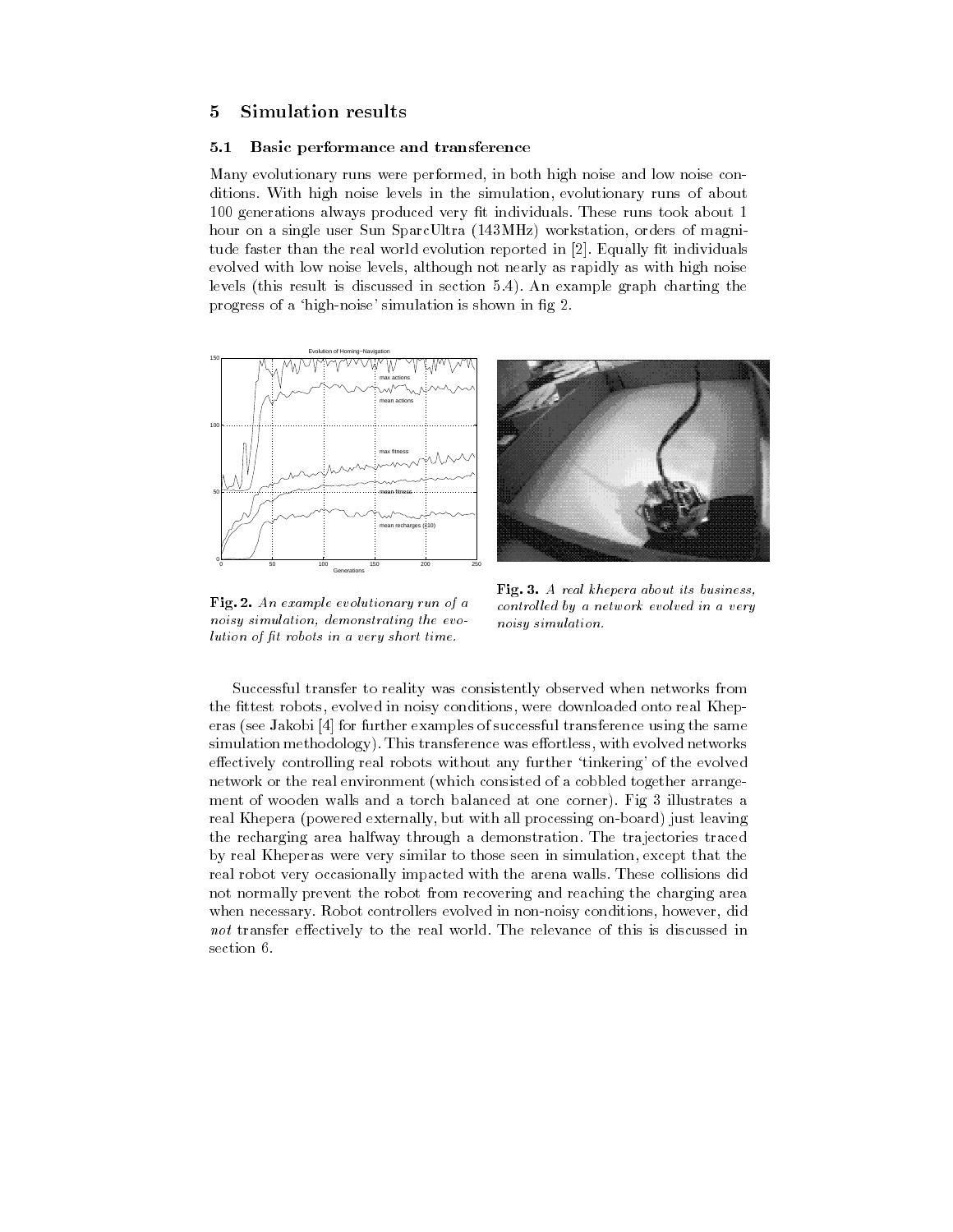

Fig. 4. Trajectory plots (in simulation) of robots evolved under noisy (a-c) or non-noisy  $(d-f)$  conditions in either NO  $(a,d)$ , NC  $(b,e)$ , or NL  $(c,f)$  conditions. The charging area is located in the bottom left-hand corner of each plot, out to a radius of 8cm. The type B robots maintain a simple trajectory regard less of the environmental manipulations but the type  $A$  robots clearly deploy more complex 'searching' and 'circling' behavioural strategies

The following analyses assess the contribution of high noise levels to the evolution of neural and behavioural complexity

#### 5.2 Behavioural analysis

A set of twelve evolved robots were analysed - six from noisy simulations (henceforth type A robots), and six from non-noisy simulations, (type  $B$  robots). All analysis took place in simulation. Initially, three environmental conditions were analysed for each robot ; a normal (IVO) condition (with light source and charg-  $\,$ ing area this is the condition in which the robot controllers were originally evolved), a 'no charging area' (NC) condition, where the black paint is removed and the robot cannot recharge, and a 'no-light-source' (NL) condition where, although the charging area is present, the light source at the corner is removed. Low noise levels were employed in all these conditions.

Fig (a-c) illustrates typical overhead trajectory plots for the robots evolved in noisy environments (type A) in the three conditions, and  $(d-f)$  illustrate the same for robots evolved in non-noisy environments (type  $B$ ). In the NO condition, both  $A$  and  $B$  robots can repeatedly find the charging area (situated in

 $^\circ$  These tests were also performed by Floreano and Mondada [2], who observed similar results to those of the 'noisy' robots in the present study. However, the conclusions drawn about the nature of the controlling network are different in the present work.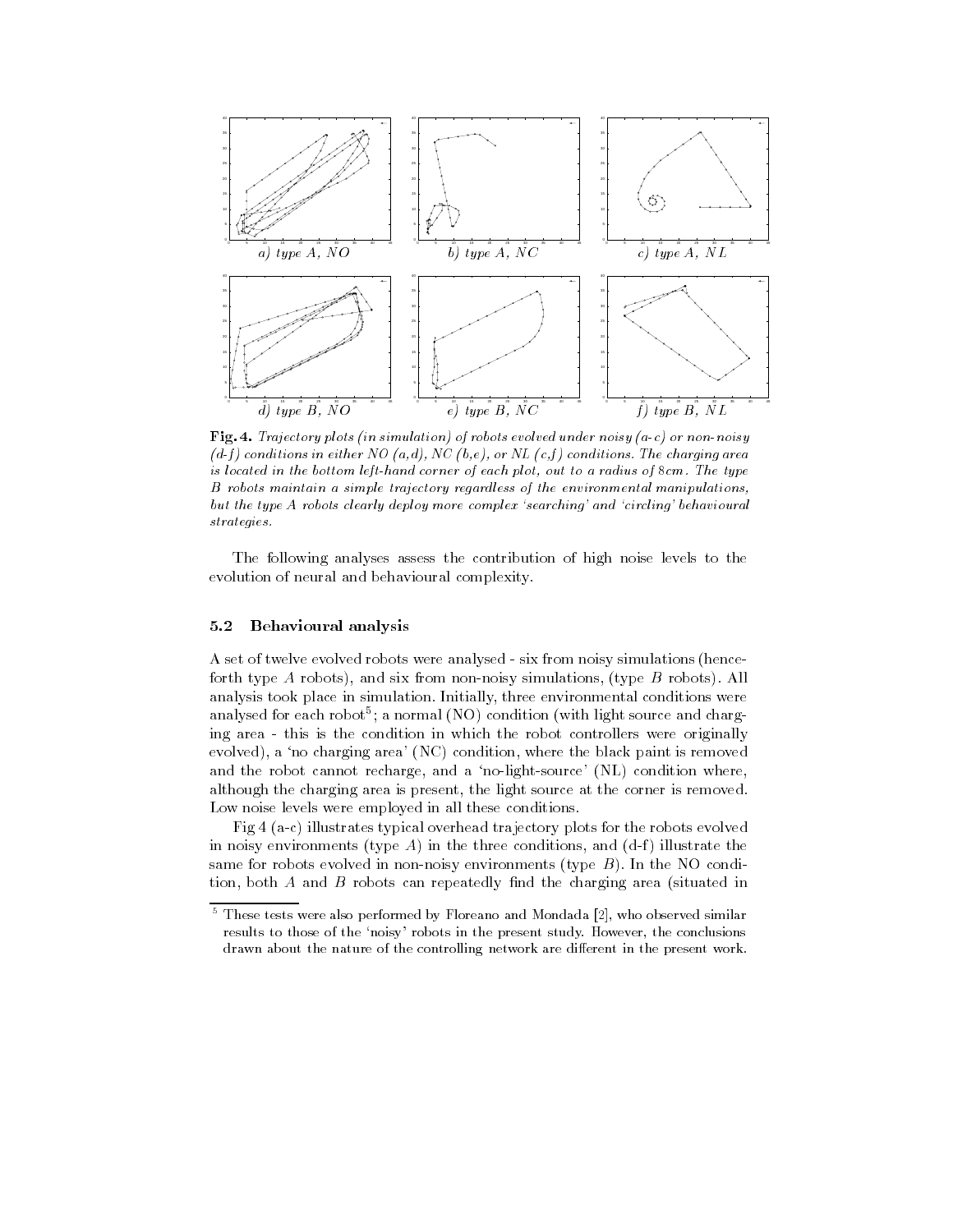the lower left hand corner), and their trajectories are not obviously different. However in the NC and NL conditions, there are clear differences. The  $B$  robots maintain a behaviour pattern qualitatively similar to that displayed in the NO condition, but the  $A$  robots do nothing of the kind.

The B robots seem only to have evolved to move in straight lines and to turn upon encountering walls- a strategy which does indeed periodically return the robot to the charging area in predictable environments. The  $A$  robots, by contrast, are clearly affected by the presence (or absence) of the black charging area and the light source. In the NC condition, these robots navigate towards the charging area and remain in the vicinity, performing what could be described as a *searching* behaviour. In the NL condition, the robots begin, as in normal conditions, with a fairly linear trajectory, but shortly begin to *circle*, giving the impression that the robot is trying to orient to a light source

These searching and circling behaviours were also observed in real-world Khepera behaviour, when the environment in fig 3 was manipulated in the appropriate way All six A robots displayed similar searching and circling behaviours and all six B robots displayed the simple behaviour (as in fig  $4(d-f)$ ).

In a further example of how the A robots deploy more complex behaviours than  $B$  robots, one of each kind were compared in a (low noise) condition in which the walls were removed (again in simulation), with the charging area then extending in a complete circle around the light source. Fig 6 illustrates that the  $B$  robot was completely impotent in such circumstances, hinting at its reliance on IR stimulation. Only one typical run is shown, but out of 40 tests the robot reached the charging area just once. By contrast, the A robot reached the charging area 10 times out of  $40$ , and in 4 cases returned more than once. Fig 5 illustrates a particularly impressive A robot trajectory and although in general the robot is undeniably adversely affected by the lack of walls, the considerably greater success rate enjoyed by the A robot suggests that a greater range of environmental stimuli (not just  $IR$ ) is being assimilated in the determination of its behaviour. Indeed, the  $A$  robot is clearly able to turn in the absence of a wall, and the  $B$  robot is not.

#### 5.3 Neural analysis

In this section, it is shown that the neural dynamics of the type  $A$  robots are also more complex than those of the type  $B$  robots, and in ways commensurate with their behavioural differences.

Initially, activation plots for all 19 neurons in all three (simulation) conditions (NO, NC, and NL) for all of the 12 robots  $(6 \ A, \text{ and } 6 \ B)$  were collected. Figs 9 and 10 present example plots for one robot of each type in the NO condition. These plots illustrate, (and this is true for all the plots), that whereas the hidden units  $(HUs)$  of the B robots react almost solely to IR stimulation, the HUs of the  $A$  robots react much more strongly to light, battery, and floor sense data. For example, at time-steps 35, 60, 95, and 125 in fig 9, hidden unit and motor output can be seen when there is no IR input. This is never the case in fig 10. Indeed, in the 'no-wall' condition discussed in section  $4.3$  (and therefore in the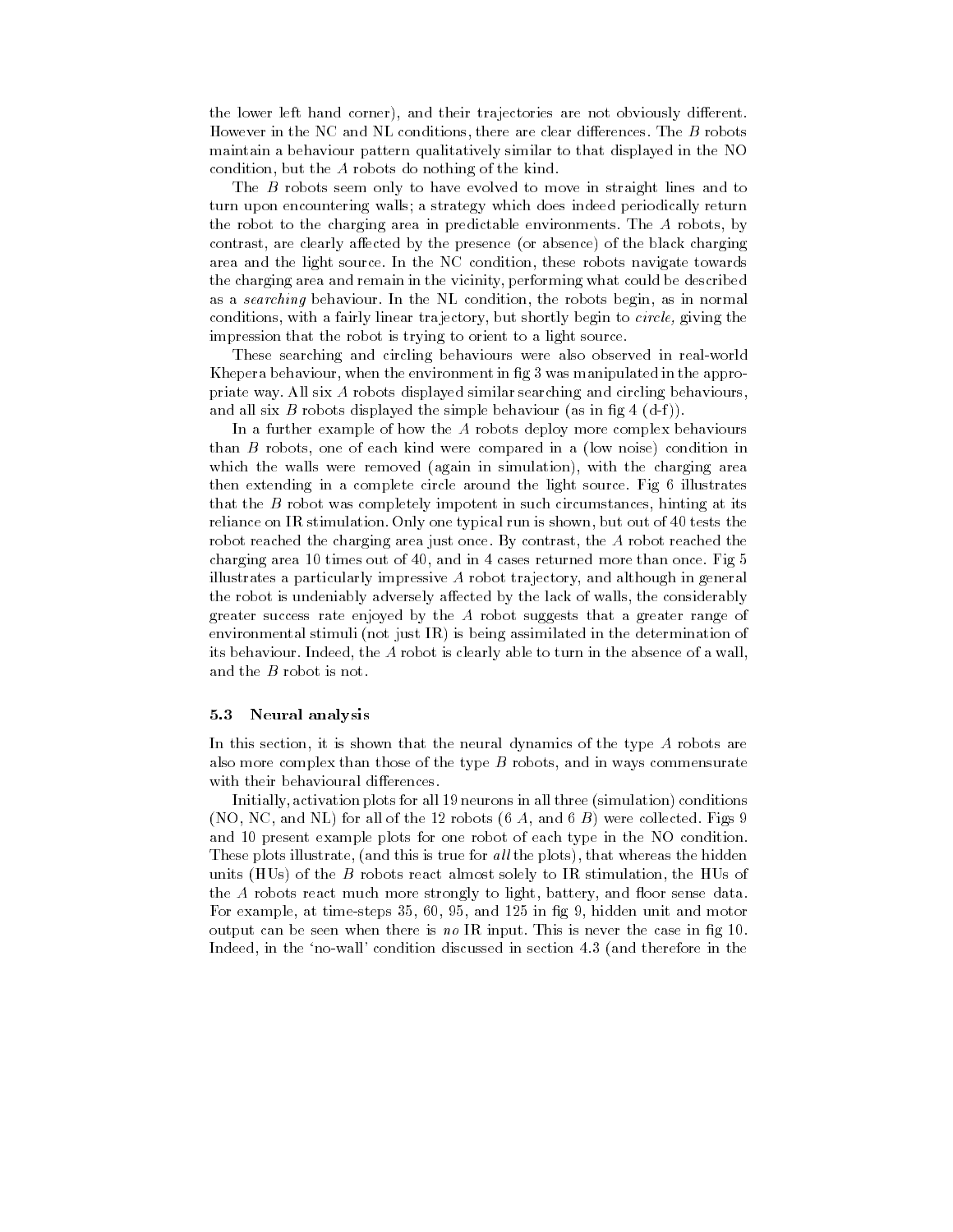

Fig. 5. Type  $A$  robot in no-wall test; note that the edge of the graph does not rep resent a wall, and that the charging area is situated in a circle around the origin



Fig. 6. Type  $B$  robot in no-wall test; again the edge of the graph does not rep resent a wall, and the charging area is a full circle around the origin.

absence of any IR input) only the  $A$  robots display any significant HU activity  $\mathbf{q}$  and  $\mathbf{q}$  and  $\mathbf{q}$  and  $\mathbf{q}$  and  $\mathbf{q}$  and  $\mathbf{q}$  and  $\mathbf{q}$  and  $\mathbf{q}$  and  $\mathbf{q}$  and  $\mathbf{q}$  and  $\mathbf{q}$  and  $\mathbf{q}$  and  $\mathbf{q}$  and  $\mathbf{q}$  and  $\mathbf{q}$  and  $\mathbf{q}$  and  $\mathbf{q}$  and



Fig. 7. Type  $A$  robot  $HU$  activation in the no-wall test; significant levels of HU activation only rst timesteps  $shown$ ).



Fig. 8. Type B robot HU activation in the no-wall test; very little activation in any units

To explore these results in a non-behavioural context, short periods of high activity (spikes) were injected into six combinations of input units, with the subsequent activations of the hidden and motor units being recorded. The first two conditions consisted of IR inputs only- with either all inputs active or all except the rear two . The next two conditions tested combinations of ambient  $\,$ light input spikes in the absence of IR input. The fifth condition injected a negative oor sensor spike as if the robot were over the charging areas; again in

 $^\circ$  -Non-active units, in all conditions, were set to 0, except for floor sensor and battery units, which were set to 1 (signifying a full battery, and a robot position away from the charging area).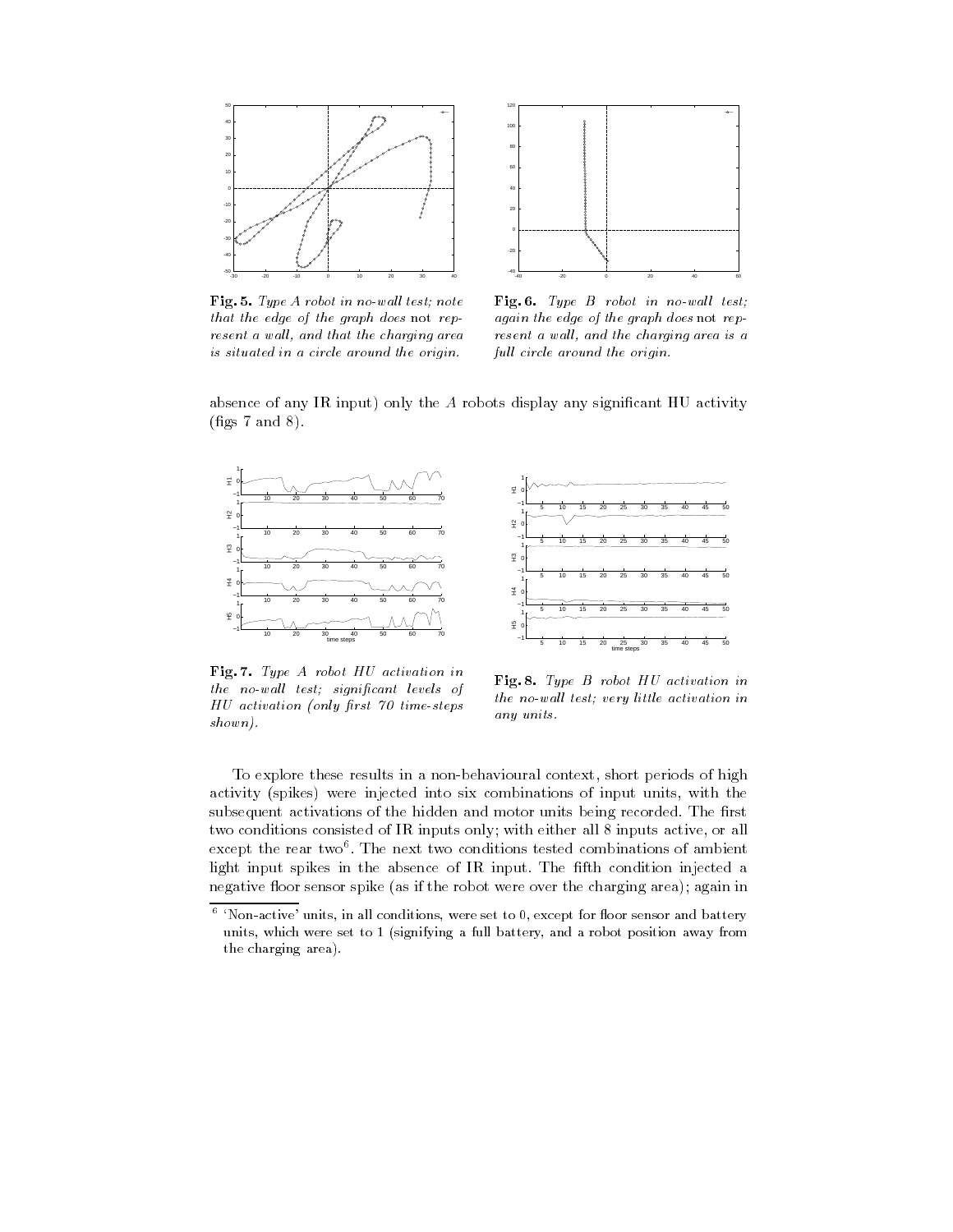

Fig. 9. Neuron profile for type  $A$  robot (evolved in noisy conditions), tested in the NO condition. HUs (H1-H5) and motor units display activity not correlated with IR input  $(notably H1, H3, H5 - see time steps 35, 60, 95, and 125).$ 



Fig Neuron prole for type B robot evolved in nonnoisy conditions tested in the NO condition. HUs (H1-H5) seem to be predominantly reacting to IR input.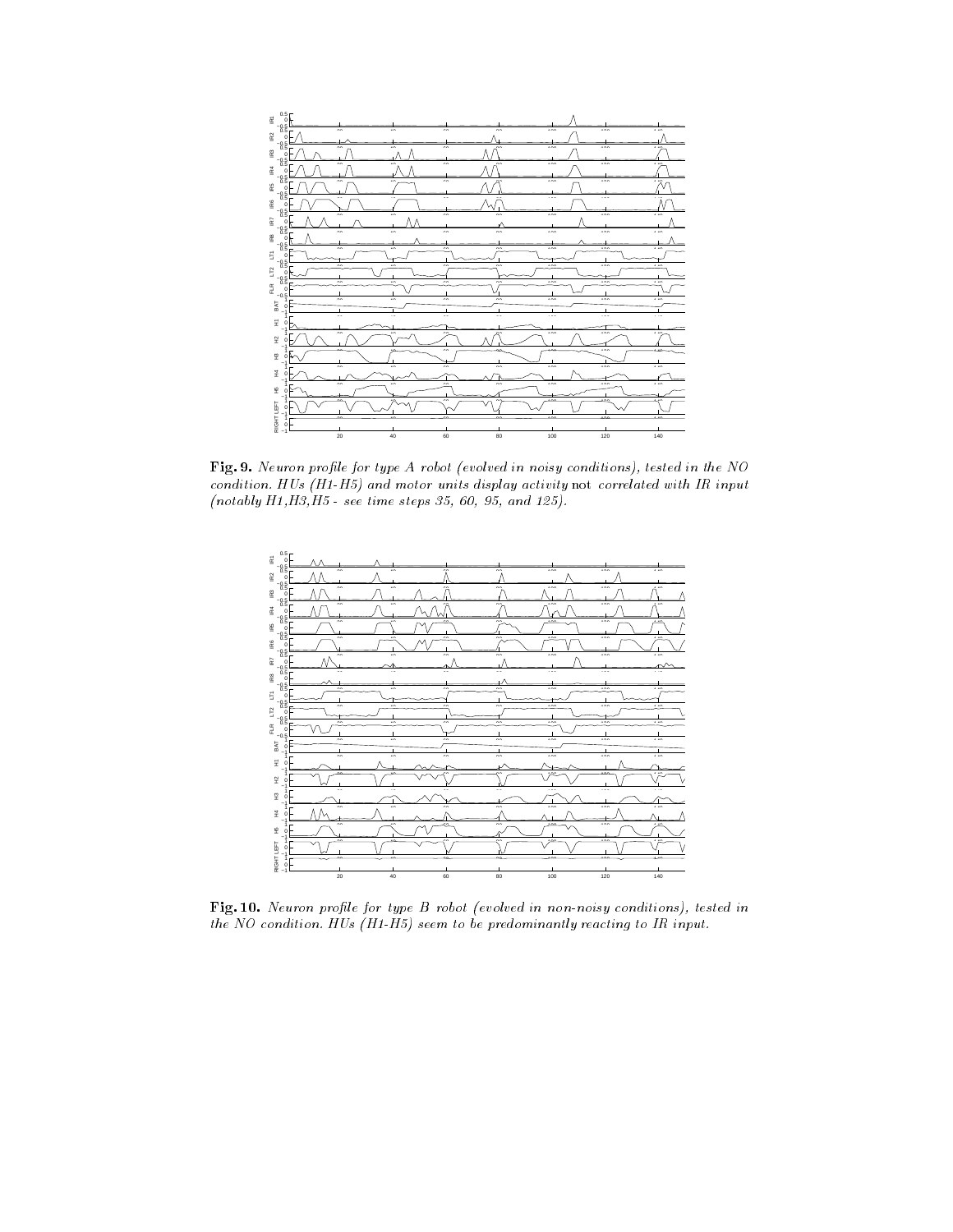the absence of IR input and the last condition injected a negative battery spike  $(signifying an empty battery)$ , also in the absence of IR input.

Fig 11 presents summary data for all 12 robots over all these six conditions, in terms of the HU activity elicited. For example, the third and fourth conditions involved light input spikes, and  $45$  percent of the type  $\tilde{A}$  robot HUs responded strongly in these conditions compared to percent of the type B robot HUs Similarly, the sixth condition tested the responses to battery sense data, and again more  $A$  HUs responded than  $B$  HUs. Thus, fig 11 makes it clear that the A robots take greater account than the  $B$  robots of the light and battery sense data. These conditions were statistically significant according to Mann-Whitney U tests U - df - p U - df - p respectively). And although the statistical test is not significant, the  $B$  robots do appear to rely more heavily on IR input than the A robots



Fig. 11. Hidden unit response patterns for both type  $A$  and type  $B$  robots. See text for details



Fig - Convergence statistics for runs of a noisy simulation (superimposed). Population converges rapidly to an average Hamming distance of about 20 percent.

The results in this section are clearly suggestive of more complex evolved neu ral dynamics from noisy simulations than from non-noisy simulations (of course, the neural architecture itself is the same in both cases). This additional complexity is revealed primarily through type A HUs that respond to a wider range of environmental stimuli. The neural dynamics must therefore also cope with melding these multimodal inputs into a coherent motor output. These observations corroborate the behavioural data in that only the type A robots were strongly affected by manipulations of the light source and charging area. This suggests that these robots navigated to the charging zone by using the light, and could act on the basis of some internal state influenced by remaining battery level.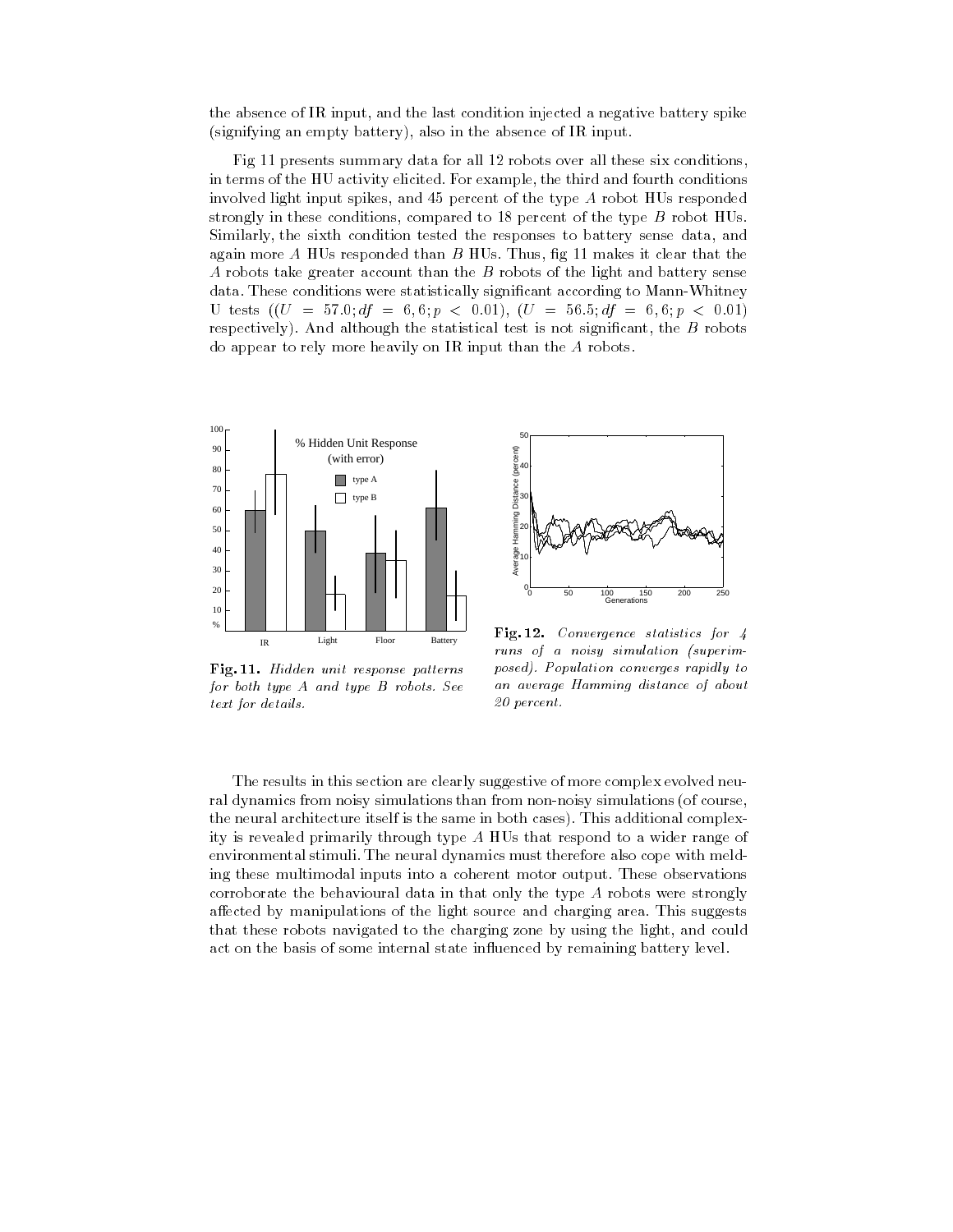#### 5.4 Noise accelerates artificial evolution

As suggested in section 5.1, it was indeed observed that high noise actually accelerated the evolutions process, figs to which it indicated this except subperimposing plots (of many evolutionary runs) of the number of actions taken (the lifetime) for the fittest robot of each generation, for many generations. This result is discussed in the following section



Fig. 13. Evolution without noise. The fittest robot of each simulation reaches the maximum lifetime relatively slowly.



Fig. 14. Evolution with noise. The fittest robot of each simulation reaches the max imum lifetime relatively quickly

#### Discussion  $6\phantom{1}6$

This paper has demonstrated how the appropriate use of noise in simulation can enhance the behavioural and neural complexity of the evolving robot controllers and can even accelerate the evolutionary process itself. This section briefly discusses how this enhanced complexity may relate to issues of robustness, and (informally) how the effects of noise, in the present context, may be considered in terms of evolutionary dynamics

#### 6.1 How do these results relate to robustness?

In section 5.1 it was observed that networks evolved in non-noisy environments did not transfer effectively to the real world (this, however, was to be expected from Jakobi et. al  $[6]$ ). One effect of noise is therefore to endow the evolving networks with real-world robustness. Indeed, one way to understand the results presented here is that robustness is being achieved through evolution exploiting the properties of a qualitatively different, more complex, behaviour. This evolutionary strategy is possible because the fitness function employed is sufficiently simple and non-specific, so to allow different behaviours to achieve similar fit-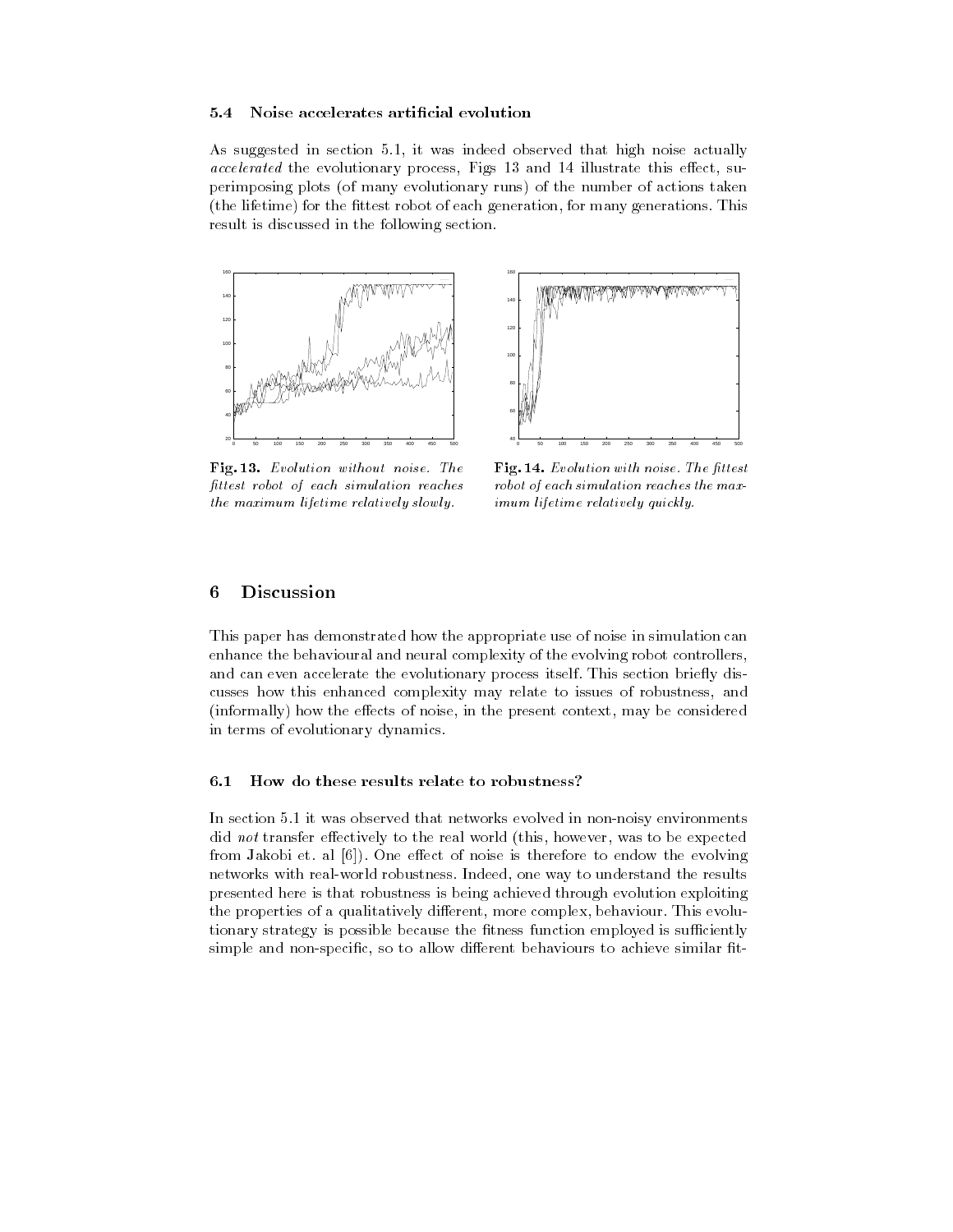ness scores - (as noted in section 5). Future work will further address this issue of robustness, by investigating behavioural differences engendered by two different levels of noise, with *both* levels being sufficiently high to support transference to the real world.

#### Some informal speculations in evolutionary dynamics  $6.2$

Hinton and Nowlan  $\left[3\right]$  show how *learning* can influence the course of evolution, through the Baldwin effect [1]. Specifically, they show that sharp peaks in a fitness landscape can be considerably smoothed if lifetime learning is allowed. As an informal speculation, it may be that simulation noise is playing a similar role in the present experiments, in 'smoothing out' any steep valleys that may lie between maxima representing type B and type A behaviours This assumes that the population travels across a landscape as a relatively converged mass (fig 12 illustrates that the populations in the present experiments do converge quickly).

To continue this informal discussion, noise selectively applied to only *parts* of a simulated agent-environment system, could smooth some parts of a fitness landscape more than others, and perhaps entirely eliminate certain local maxima. In the present example, sufficiently high noise levels ensure that the simple type  $B$  behaviour is not viable, and the corresponding maxima would no longer be present in the landscape Evolution could then proceed directly towards the maximum representing the type  $A$  behaviour. Finally, and informally once again, smoothing a fitness landscape with noise may reduce the total number of maxima present in the landscape, thus allowing evolution to proceed with greater speed to its ultimate maximum This may help to explain the results presented in

### Appendix

The noise levels used in the simulations are given overleaf:

It is, of course, possible that a more specific fitness function would allow a type  $A$ behaviour to evolve in a nonnoisy environment however this paper does not claim that noise can permit the evolution of behaviours that would be impossible to evolve without noise

 $^\circ$  The learning algorithm employed by Hinton and Nowlan is simply random search,  $^\circ$ which could be informally construed as 'fitness evaluation noise'.